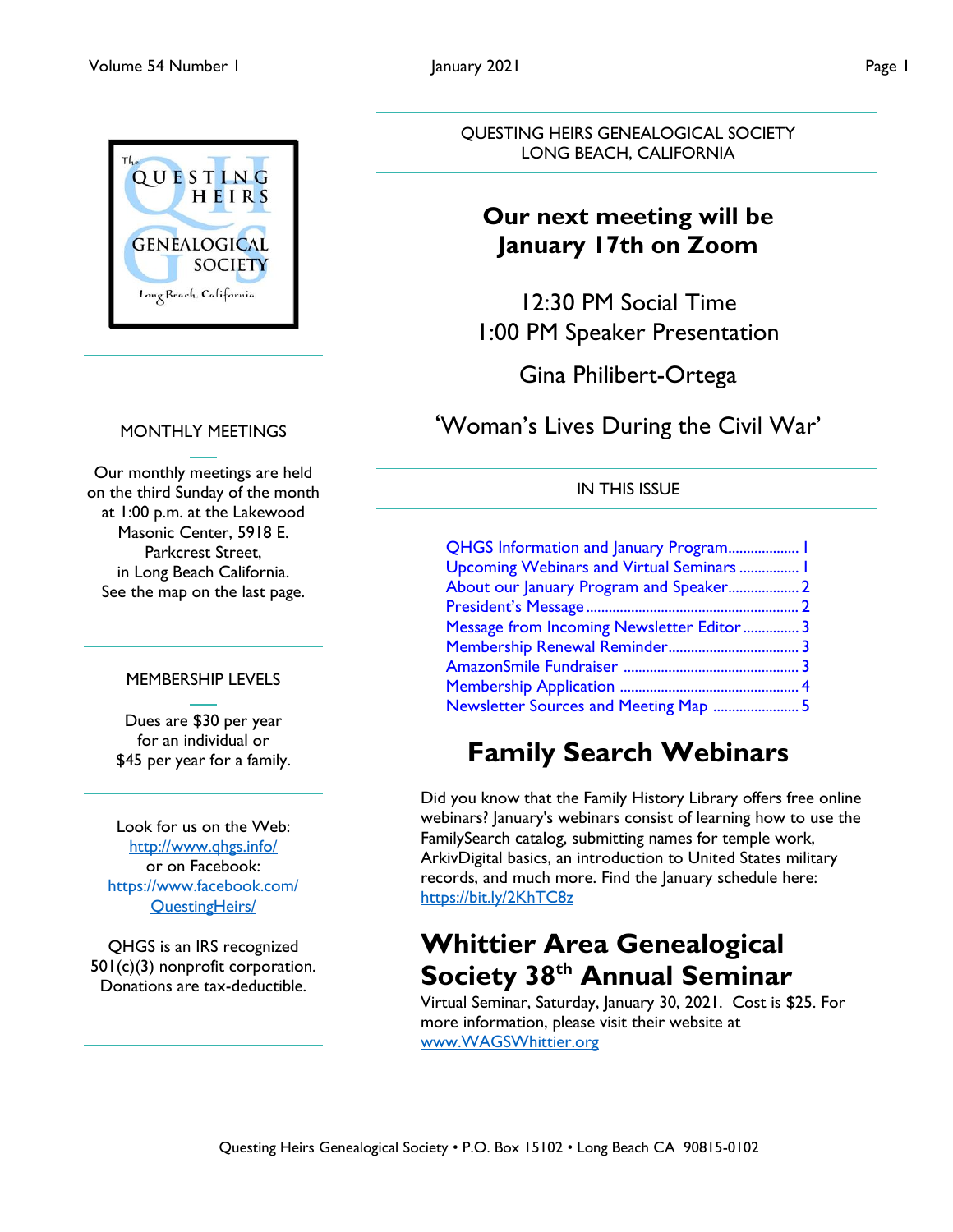## <span id="page-1-0"></span>**• Our January Speaker – Gina Philibert-Ortega •**

### **Woman's Lives During the Civil War**



Gena Philibert-Ortega is an author, researcher, and instructor whose focus is genealogy, social and women's history. She holds a Master's degree in Interdisciplinary Studies (Psychology and Women's Studies) and a Master's degree in Religion. Her published works include two books, numerous articles published in magazines and online, as well as four editions of the *Tracing Your Ancestors* series from Morsehead Publishing. She is the editor of the Utah Genealogical Association's magazine, *Crossroads*. Her writings can be found on her

blogs, Gena's Genealogy and Food.Family.Ephemera as well as the GenealogyBank and Legacy Webinars blogs. She is a course instructor for The National Institute for Genealogical Studies. She has presented to diverse groups worldwide including the Legacy Family Tree Webinar series. Her current research includes women's repatriation and citizenship in the 20th century, foodways and community in fundraising cookbooks, and women's material culture.

### **QHGS President's Message**

I am so glad 2020 is over! I have missed seeing all of you in person at our monthly meetings. For the time being, our Zoom meetings will have to be enough.

In case you aren't aware, there is no charge to sign up for a Zoom account. Questing Heirs has a paid account and you only need to join the meeting with the link I send in your email assuming that you have downloaded Zoom to your device. You can use your computer, laptop, cell phone or home phone. You can show your face or not, join our social time or wait for the speaker. If you need help with the process, give me a call. My phone number is in the membership directory.

Thank you to our board members - Terry Hamilton (1st VP Programs), Cynthia Day-Elliott (2nd VP Membership) and Janice Miller (Director-Newsletter) for your service to our society. These members did more than their share of service to our society over the years. You are very much appreciated!

Welcome to our new board members joining us - Melanie Heath, Cheryl Simmons and Nina Gustin.

If you have any questions, concerns, ideas or suggestions, please let me know. You can find my contact information in the member directory or contact me at: [questingheirs@gmail.com.](mailto:questingheirs@gmail.com)

Christina "Tina" McKillip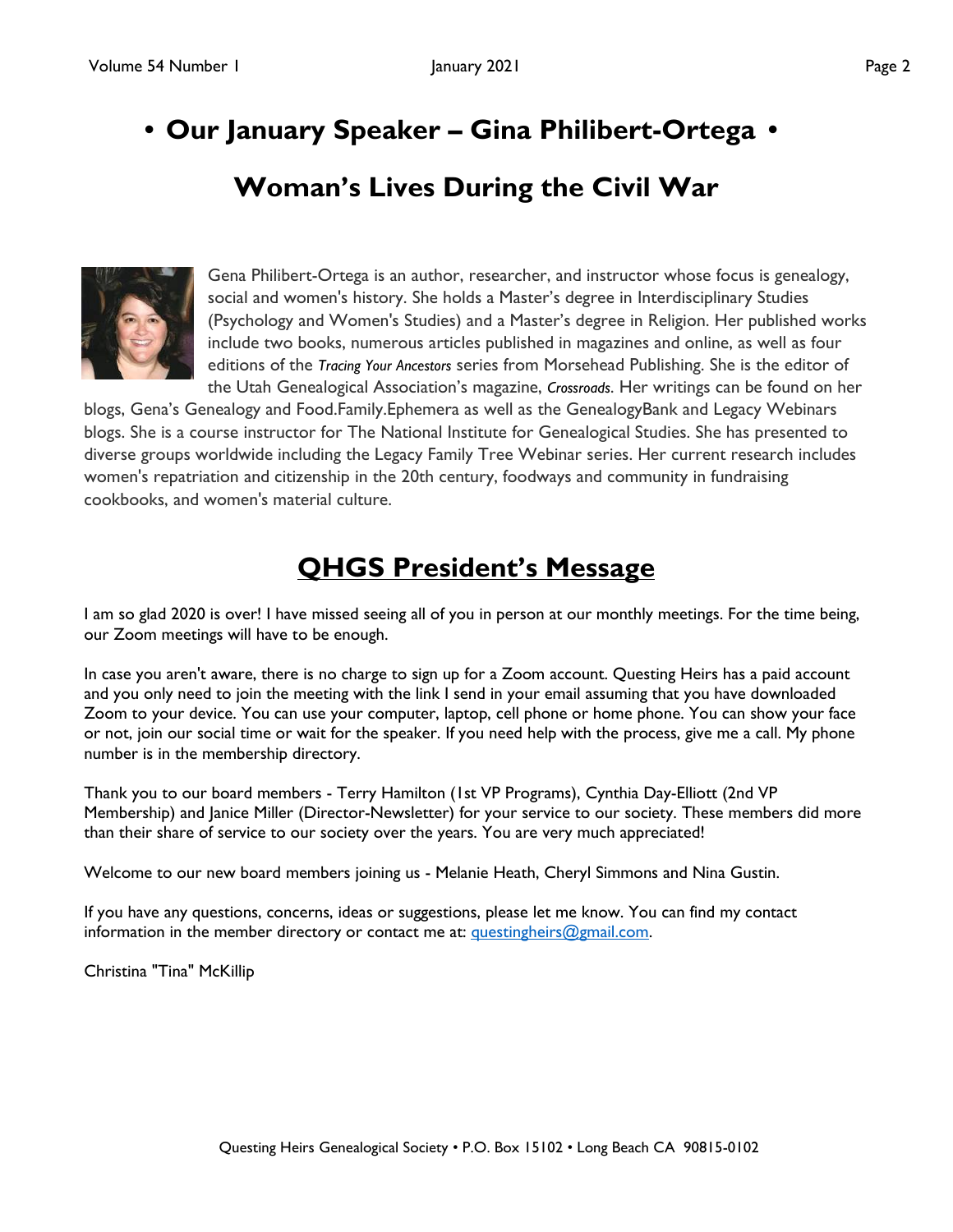### **• Message from Incoming Newsletter Editor •**

<span id="page-2-0"></span>I was honored to be asked by Questing Heirs President Christina "Tina" McKillip to be the new newsletter editor. I realize that I have some mighty big shoes to fill after looking at the wonderful job that Janice Miller did over these last few years. I can only hope that I can meet your expectations. With that said, I am open to suggestions about items of interest from you the members of this great genealogical group. If you have a particular blog that you like reading or a new way of researching, I would love to hear from you and share it with the other members. Personally, I do most of my research in Florida, Cuba and Spain and have found myself with some interesting family stories. If you would like to share your interesting family story, I would love to write about it and share it with the group. You can reach out to me at [tamparoots@gmail.com](mailto:tamparoots@gmail.com) with any ideas that you may have.

#### Cheryl Simmons



### **• QHGS Membership Renewal Reminder •**

The Questing Heirs Genealogical Society membership year runs from January  $1^{st}$ through December 31st. Your dues help fund speakers and other activities throughout the year. Please complete the form on page 4 when you have a moment. Because we are not meeting in person right now, please mail the completed membership renewal form and your check to our post office box at: Questing Heirs Genealogical Society, PO Box 15102, Long Beach, CA 90815-0102

There were 31 participants at the December Zoom meeting

### **AmazonSmile Fundraiser**

If you shop on Amazon.com, please sign up for AmazonSmile. AmazonSmile is a way for Questing Heirs to receive charitable donations from our members every time you shop. It is very simple to get started.

- Visit smile.amazon.com
- $\triangleright$  Sign in with your Amazon credentials
- $\triangleright$  Choose a charitable organization to receive donations, or search for the charity of your choice. If you wish to select our society, choose Questing Heirs Genealogical Society
- $\triangleright$  Start Shopping
- $\triangleright$  Don't forget to add a bookmark to smile.amazon.com to make it easier to return and start your shopping at AmazonSmile

Choosing this option to shop with AmazonSmile helps Questing Heirs funds our monthly speakers.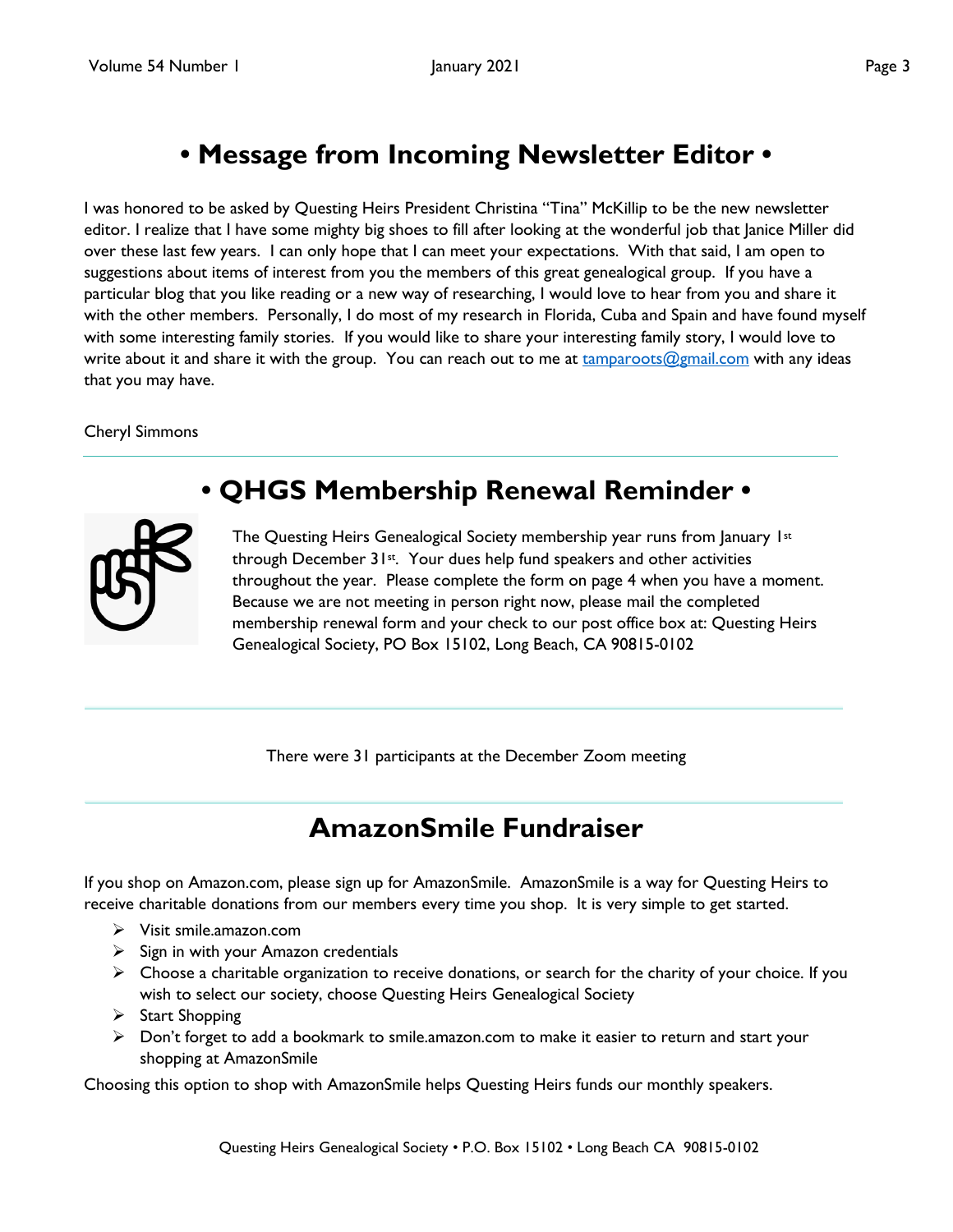I am a New member Current member renewing

# <span id="page-3-0"></span>**QUESTING HEIRS GENEALOGICAL SOCIETY**

**Member application or renewal**

|                | 50.1511511155115111511116                                                                                                                                                                                                                                                                                                                    |             |                                                                                                    |
|----------------|----------------------------------------------------------------------------------------------------------------------------------------------------------------------------------------------------------------------------------------------------------------------------------------------------------------------------------------------|-------------|----------------------------------------------------------------------------------------------------|
|                |                                                                                                                                                                                                                                                                                                                                              |             |                                                                                                    |
|                |                                                                                                                                                                                                                                                                                                                                              |             |                                                                                                    |
|                |                                                                                                                                                                                                                                                                                                                                              |             |                                                                                                    |
|                |                                                                                                                                                                                                                                                                                                                                              |             |                                                                                                    |
|                |                                                                                                                                                                                                                                                                                                                                              |             |                                                                                                    |
| Phone (        | $\sum_{i=1}^n\frac{1}{i!}\sum_{j=1}^n\frac{1}{j!}\sum_{j=1}^n\frac{1}{j!}\sum_{j=1}^n\frac{1}{j!}\sum_{j=1}^n\frac{1}{j!}\sum_{j=1}^n\frac{1}{j!}\sum_{j=1}^n\frac{1}{j!}\sum_{j=1}^n\frac{1}{j!}\sum_{j=1}^n\frac{1}{j!}\sum_{j=1}^n\frac{1}{j!}\sum_{j=1}^n\frac{1}{j!}\sum_{j=1}^n\frac{1}{j!}\sum_{j=1}^n\frac{1}{j!}\sum_{j=1}^n\frac{$ |             |                                                                                                    |
| E-Mail Address |                                                                                                                                                                                                                                                                                                                                              |             |                                                                                                    |
| Member Type:   | Individual (\$30)                                                                                                                                                                                                                                                                                                                            | $\sim$      | To continue to receive a paper copy of the                                                         |
|                | Family (\$45)                                                                                                                                                                                                                                                                                                                                | $\mathsf S$ | newsletter, please add a donation of \$10 to your<br>renewal. This will help cover the cost of the |
|                | Donation (\$10)                                                                                                                                                                                                                                                                                                                              | \$          | printing and postage costs for the year.                                                           |
|                | <b>Total Paid</b>                                                                                                                                                                                                                                                                                                                            |             | Thank you.                                                                                         |

#### **Questing Heirs Genealogical Society, PO Box 15102, Long Beach, CA 90815-0102**

Beginning in 2021 the membership year runs from January 1 through December 31.

Please take a few minutes to list/update your surname research and location preferences so our Program Chairman can engage speakers who will interest you.

\_\_\_\_\_\_\_\_\_\_\_\_\_\_\_\_\_\_\_\_\_\_\_\_\_\_\_\_\_\_\_\_\_\_\_\_\_\_\_\_\_\_\_\_\_\_\_\_\_\_\_\_\_\_\_\_\_\_\_\_\_\_\_\_\_\_\_\_\_ \_\_\_\_\_\_\_\_\_\_\_\_\_\_\_\_\_\_\_\_\_\_\_\_\_\_\_\_\_\_\_\_\_\_\_\_\_\_\_\_\_\_\_\_\_\_\_\_\_\_\_\_\_\_\_\_\_\_\_\_\_\_\_\_\_\_\_\_\_ \_\_\_\_\_\_\_\_\_\_\_\_\_\_\_\_\_\_\_\_\_\_\_\_\_\_\_\_\_\_\_\_\_\_\_\_\_\_\_\_\_\_\_\_\_\_\_\_\_\_\_\_\_\_\_\_\_\_\_\_\_\_\_\_\_\_\_\_\_ \_\_\_\_\_\_\_\_\_\_\_\_\_\_\_\_\_\_\_\_\_\_\_\_\_\_\_\_\_\_\_\_\_\_\_\_\_\_\_\_\_\_\_\_\_\_\_\_\_\_\_\_\_\_\_\_\_\_\_\_\_\_\_\_\_\_\_\_\_

\_\_\_\_\_\_\_\_\_\_\_\_\_\_\_\_\_\_\_\_\_\_\_\_\_\_\_\_\_\_\_\_\_\_\_\_\_\_\_\_\_\_\_\_\_\_\_\_\_\_\_\_\_\_\_\_\_\_\_\_\_\_\_\_\_\_\_\_\_ \_\_\_\_\_\_\_\_\_\_\_\_\_\_\_\_\_\_\_\_\_\_\_\_\_\_\_\_\_\_\_\_\_\_\_\_\_\_\_\_\_\_\_\_\_\_\_\_\_\_\_\_\_\_\_\_\_\_\_\_\_\_\_\_\_\_\_\_\_ \_\_\_\_\_\_\_\_\_\_\_\_\_\_\_\_\_\_\_\_\_\_\_\_\_\_\_\_\_\_\_\_\_\_\_\_\_\_\_\_\_\_\_\_\_\_\_\_\_\_\_\_\_\_\_\_\_\_\_\_\_\_\_\_\_\_\_\_\_

Also, the information will be printed in the directory.

Surnames you are researching:  $\Box$ 

Areas of your research (countries/states/counties): \_\_\_\_\_\_\_\_\_\_\_\_\_\_\_\_\_\_\_\_\_\_\_\_\_\_\_\_\_